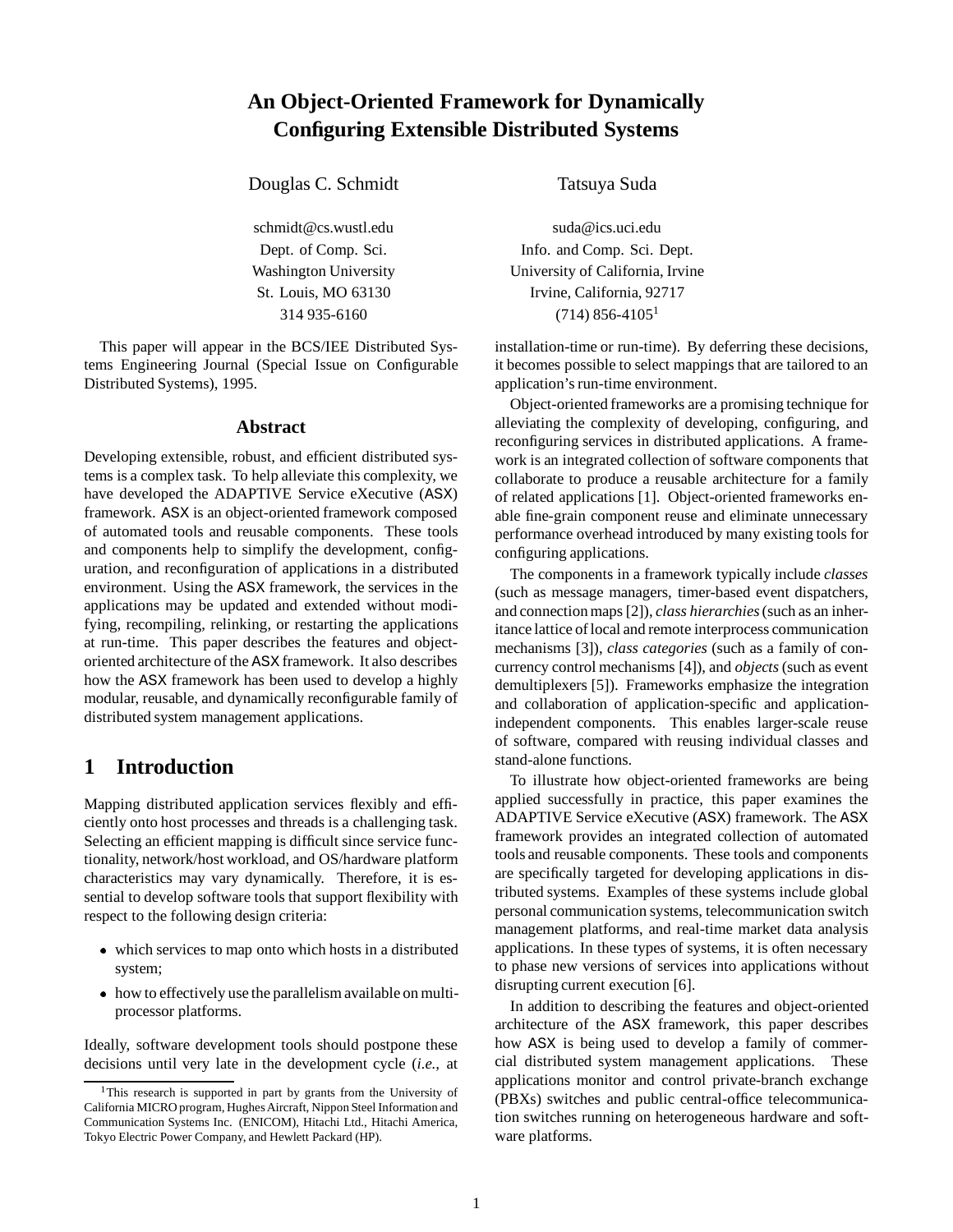This paper is organized in the following manner: Section 2 outlines the primary features in the ASX framework; Section 3 examines a commercial Call Center Management distributed system built using ASX; Section 4 describes the object-oriented architecture of ASX; Section 5 compares the ASX framework with related research; and Section 6 presents concluding remarks.

# **2 Overview of the ADAPTIVE Service eXecutive (ASX) Framework**

The ASX framework enhances the modularity, extensibility, and portability of OS mechanisms that provide *interprocess communication*, *event demultiplexing*, *dynamic linking*, and *concurrency*. These OS mechanisms are orchestrated by the ASX framework to automate the configuration and reconfiguration of services into distributed applications.

Applications developed using the ASX framework may be flexibly configured either statically and/or dynamically. Static configuration is performed by developers at compiletime. Dynamic configuration is performed by administrators or by management applications at installation-time and/or at run-time. This flexibility allows applications executing within the ASX run-time environment to update their functionality dynamically, often without being shutdown completely and restarted. The primary features of the ASX framework are outlined in Sections 2.1 and 2.2 below.

## **2.1 Reusable, Application-Independent Components**

The ASX framework provides the following reusable components that form the basis for developing distributed applications:

- port monitoring
- buffer management and message queueing
- event demultiplexing and event handler dispatching
- local/remote interprocess communication
- concurrency control
- configuration, installation, and run-time management of application services

To implement these components efficiently and extensibly, the ASX framework employs multi-threading and dynamic linking mechanisms available in operating systems such as UNIX and Windows NT. These mechanisms facilitate the development of distributed systems that may be updated and extended without modifying, recompiling, relinking, or restarting applications at run-time. To promote reuse, the ASX components are designed using object-oriented techniques (such as design patterns [5] and hierarchical software decomposition [7]) and object-oriented language features (such as abstract base classes, inheritance, and dynamic binding, and parameterized types [8]).

## **2.2 Support for Highly-Decoupled System Architectures**

To enhance the flexibility and extensibility of distributed systems, the ASX framework decouples the functionality of application-specific services from the characteristics of distributed systems described below:

 **Structural Characteristics:** The ASX framework decouples service functionality from the following structural characteristics of applications:

- *The type and number of services associated with each process* – The ASX framework supports the configuration of applications that contain multiple services. These services may be instances of the same service or instances of different services.
- *The point of time at which service(s) are configured into an application* – The ASX framework encapsulates dynamic linking mechanisms provided by an operating system. Dynamic linking is a lightweight mechanism for configuring services into an application either statically (at compile-time or link-time) or dynamically (when an application first begins executing or while it is running). The ASX framework allows the choice between static and dynamic configuration to be deferred until installation-time [9].
- *The order in which hierarchically-related services are composed into an application* – An application may be represented as a series of hierarchically-related services that communicate by passing typed messages. These services may be flexibly configured in order to satisfy application requirements and enhance component reuse.

 **Communication Mechanisms:** The ASX framework decouples service functionality from the following communication-related mechanisms:

- *The underlying interprocess communication (IPC) protocols and interfaces used to communicate with peers* – The ASX framework encapsulates IPC mechanisms (such as sockets, TLI, STREAM pipes, and named pipes) with a uniform, portable, and type-safe objectoriented interface.
- *The I/O-based and timer-based event demultiplexing mechanisms* – The ASX framework encapsulates several event demultiplexing mechanisms (such as the UNIX select and poll system calls and the Windows NT WaitForMultipleObjects function) with a uniform, extensible object-oriented interface. These demultiplexing mechanisms are used to dispatch external events (such as connection requests and application data) onto pre-registered application-specified event handlers.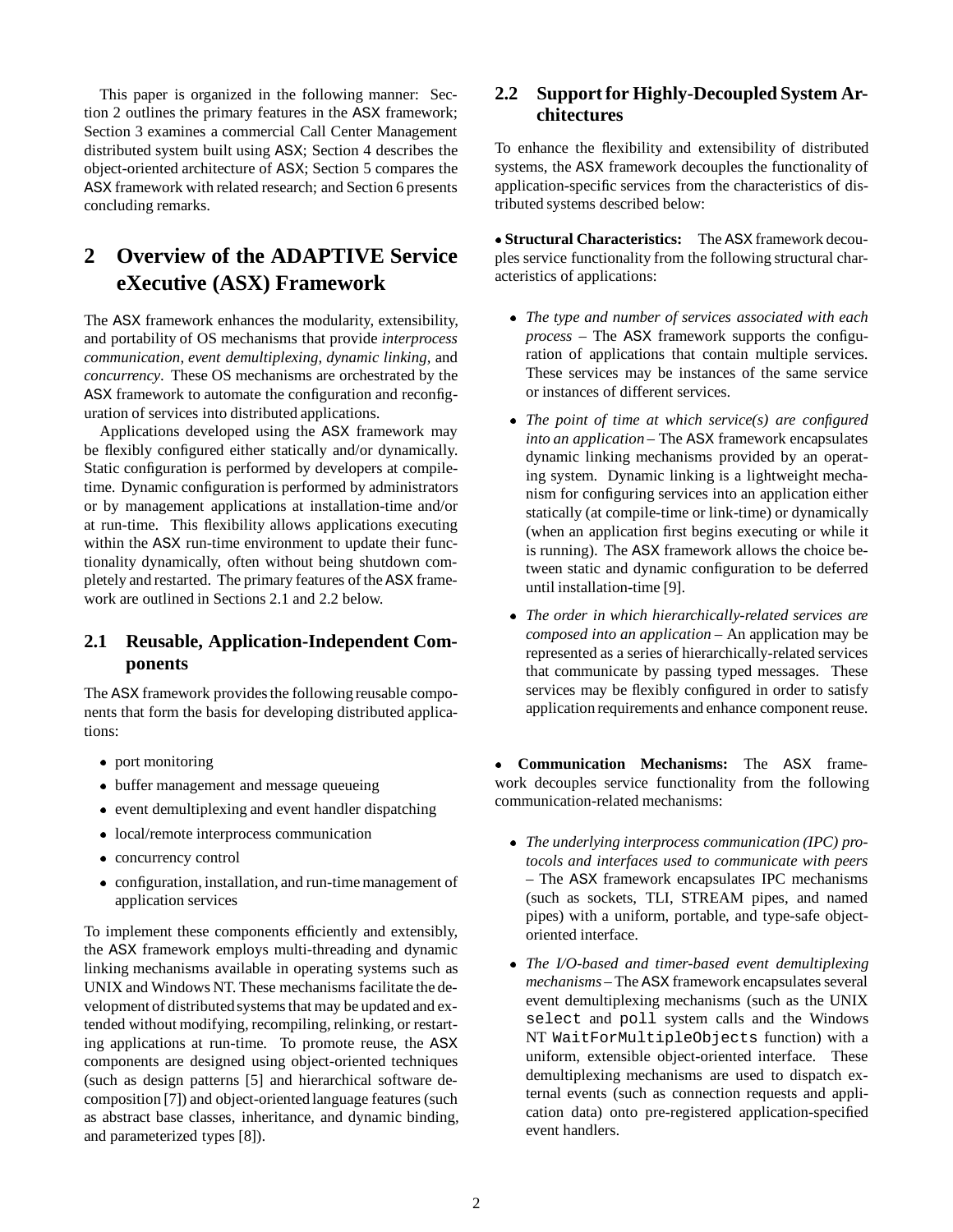**Concurrency Strategies:** The ASX framework decouples service functionality from the following concurrency strategies:

- *The type and number of concurrent processes and/or threads used to perform services at run-time* – The ASX framework encapsulates different flavors of multithreading mechanisms (such as POSIX threads, MACH cthreads, Solaris threads, and Windows NT threads). This encapsulation facilitates portability and greater functionality for multi-processing capabilities available on an OS platform. On SunOS 5.x UNIX [10], for instance, developers may select between user-level and kernel-level threads at run-time.
- *Flexible selection of process architectures* The ASX framework enables the flexible configuration of several message-based and task-based process architectures [4]. A process architecture binds CPUs with the tasks and the messages associated with applications in a host computer. The choice of process architecture directly impacts sources of distributed application overhead (such as memory-to-memory copying and data manipulation, context switching, scheduling, and synchronization).

The ASX framework enables applications to avoid premature commitment to the structural characteristics, communication mechanisms, and concurrency strategies described above until late in the development cycle (*i.e.,* during installation-time or run-time). This "late binding" method of configuring services into applications enhances application portability, reusability, and extensibility. These enhancements occur since design and implementation decisions are deferred until sufficient information is available to select efficient policies and mechanisms.

# **3 Developing a Distributed Call Center Management System with the** ASX **Framework**

This section motivates and illustrates the use of the ASX framework to develop a family of distributed system management applications. These applications monitor and manage PBX and central-office telecommunication switches in a *Call Center*. Call Centers contain groups of operators that interact with customers to setup airline reservations, process insurance claims, accept product orders, etc. A Call Center Management (CCM) system provides services that allow the staff of a Call Center to assess the performance of the Call Center and the quality of service provided to customers. The behaviour of the CCM system and the ASX framework components that are used to implement the CCM software are described below.



Figure 1: Distributed Components in the Call Center Management System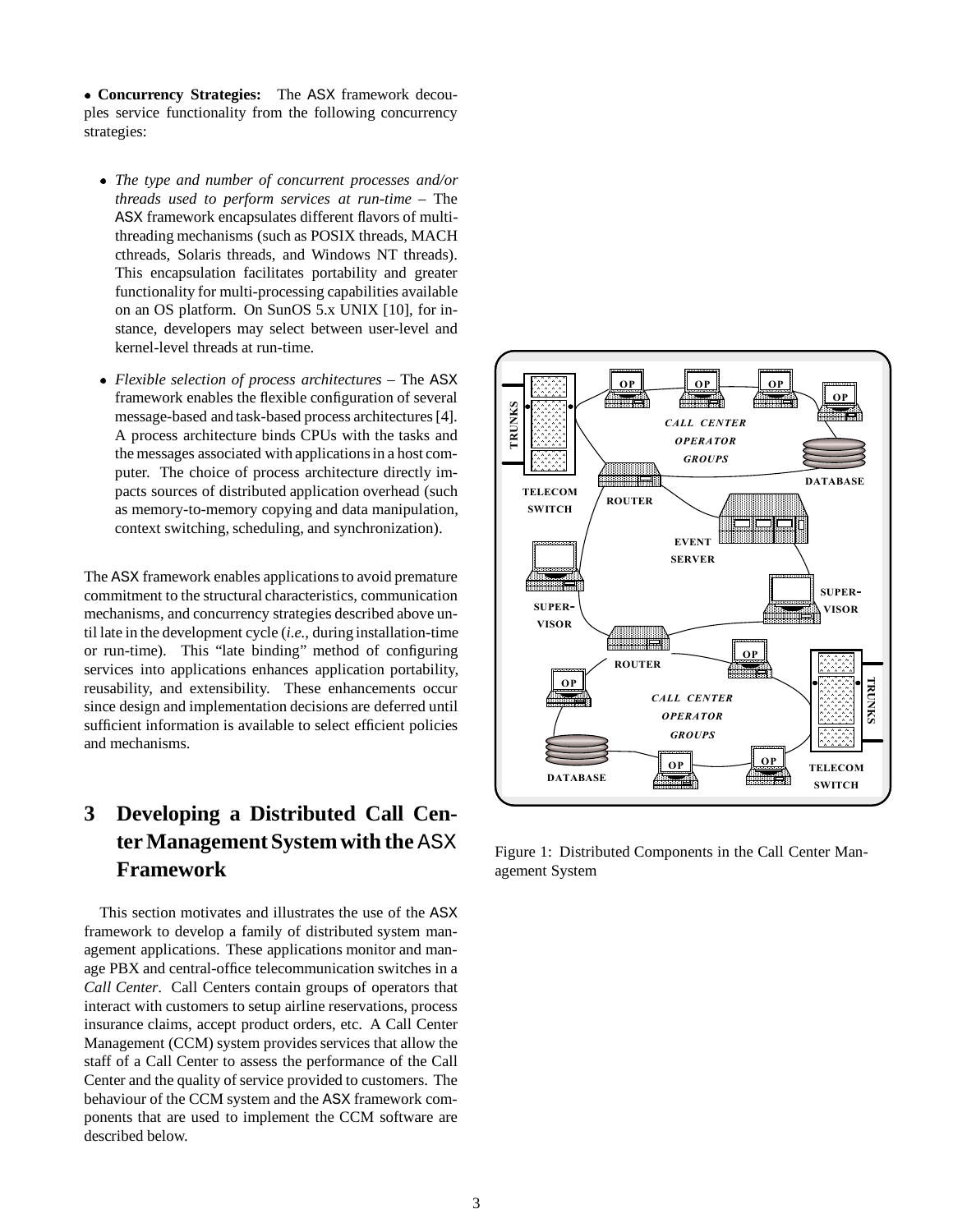### **3.1 Overview of the Call Center Management System**

The ASX-based Call Center Management (CCM) system processes real-time information generated by system operators, telecommunication switches, and networks. Supervisors use this information to monitor and optimize CCM system performance interactively. In addition, this information may be used to forecast the allocation of resources (such as operator and switch capacity planning) to meet anticipated customer demand.

Figure 1 illustrates the distributed architecture of the CCM system. In this system, telecommunication switches receive customer calls on trunk lines and forward these calls to available operators. Operators interact with customers using operator workstations (labeled "OP" in Figure 1). To expedite interactions with customers, these workstations access customer account records stored in a database attached to the network.

The switches and operator workstations in the CCM system continuously generate messages known as "activity events." These events provide a real-time status report on operator activities and telecommunication switch performance. In the CCM system, these activity events are sent through routers to one or more *event servers*. An event server runs on a separate network that is connected via LANs or WANs to the operator group networks. These servers act as mediators that analyze, filter, and forward a subset of the activity events they receive to supervisor hosts. These hosts summarize the events and display them to supervisors in a graphical format.

The event processing in the CCM system is representative of a growing class of applications known as "dynamic multipoint applications." Examples of these applications include satellite telemetry processing systems, real-time market data analysis systems, large-scale network management systems, and distributed interactive simulation systems. Dynamic multi-point applications have the following characteristics:

- a high volume of events are generated continuously in real-time by one or more suppliers;
- the data formats of the events are potentially complex;
- zero or more consumers may subscribe to a subset of the total events generated by the supplier(s);
- consumers typically reside on different hosts than suppliers;
- consumers must be able to process the events they receive in real-time;
- consumers may add, delete, or update their subscriptions dynamically.

In a dynamic multi-point application, each generated event is compared with the set of active consumer subscriptions. These applications are characterized as *multi-point*since any event that matches a subscription is delivered to the corresponding consumer(s). Likewise, the applications are characterized as *dynamic* since consumers may modify their subscriptions at run-time and each event may potentially be sent to a different subset of consumers.

### **3.2 Design Goals of the CCM System**

The object-oriented design and implementation of the CCM system is strongly influenced by requirements for platform independence and configuration flexibility. Platform independence is necessary since the CCM system is targeted for various configurations of the following:

- *Telecommunication switches* such as PBX and centraloffice switches
- *Host platforms* such as Windows NT, Windows 3.1, OS/2, and UNIX platforms
- *Wide-area and local-area networks* such as X.25, TCP/IP, and Novell IPX/SPX networks

Configuration flexibility is necessary since not all Call Center installations require every feature provided by the CCM system. It would be possible (although highly undesirable) to manually construct and deliver CCM systems that are customized for the platforms and the subsets of features required by a particular installation. However, this static configuration process would require the selection of services, and the division of labor between different hosts in a CCM system, to be completely fixed during initial system deployment. Our experience with earlier-generation CCM applications indicated that even if configuration information was available at the time of system deployment, it was likely to change in the future, often upon short notice.

The ASX framework facilitates platform independence to improve software component reuse across platforms and to reduce development effort. Object-oriented language features (such as abstract base classes, inheritance, and parameterized types) are used extensively throughout the CCM system. These features help to localize and minimize platform dependencies.

In addition, the ASX framework is used to defer the point of time at which a particular set of services is configured to form a CCM system. By combining advanced OS features (such as multi-threading and dynamic linking) and object-oriented language features, the ASX framework enables services offered by a CCM system to be extended without modifying, recompiling, relinking, or even restarting the system at runtime [9].

## **3.3 Mapping CCM Functionality onto** ASX **Components**

Figure 2 illustrates the ASX framework components used to implement the event server portion of the CCM system shown in Figure  $1<sup>2</sup>$  These components include

<sup>2</sup>A comprehensive description of other components (such as routers, operator stations, switches, and supervisor hosts) in the CCM system is beyond the scope of this paper.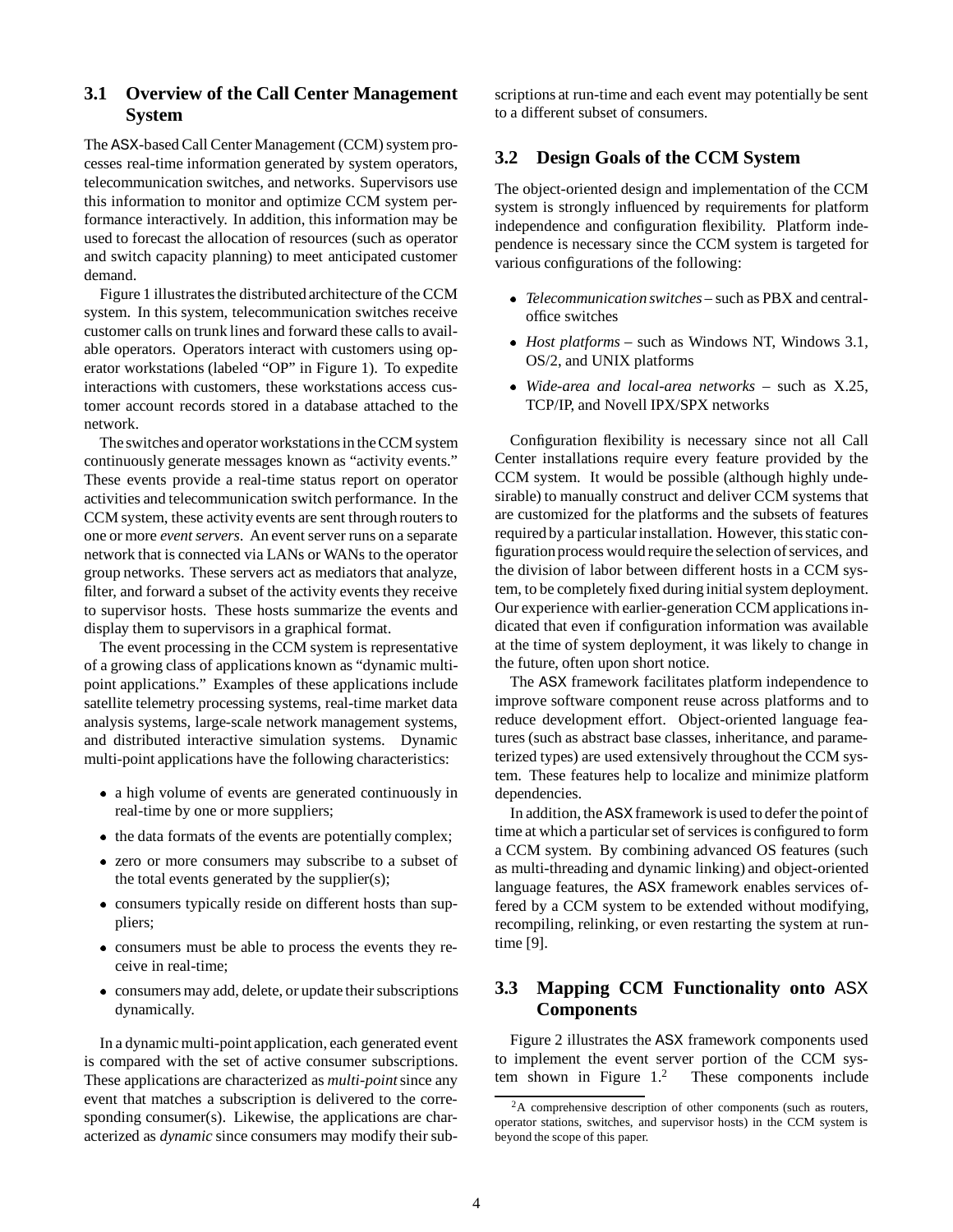

Figure 2: ASX Components in the Call Center Manager Event Server

the Reactor, Service Configurator, and Stream class categories. A more detailed discussion of these ASX framework components is provided in Section 4.

A CCM event server performs the following tasks:

- it receives activity events that are generated continuously by operator workstations and telecommunication switches;
- it analyzes and correlates the activity events it receives to produce a new set of derived messages known as "status events";
- it filters out status events that do not match any supervisor subscriptions;
- it forwards the status events that did match subscriptions across a network to supervisor hosts that have previously registered to receive these events.

The CCM event server contains a set of hierarchicallyrelated processing Modules. A Module is a reusable ASX component used to decompose the CCM event server into a series of bi-directional, interconnected, functionally distinct layers. Modules may be configured statically and/or dynamically into the event server using mechanisms provided by the ASX framework. The behaviour of the ASX Modules (the Switch Adapter, Event Analyzer, Event Filter, and Session Router) that comprise the CCM event server is described below. The other ASX components in Figure 2 (such as the Reactor, Service Config, and Service Repository) will be explained shortly.

 **The Switch Adapter Module:** The Switch Adapter Module object interacts with the telecommunication switches monitored by the CCM event server. This Module shields the upstream layers of the event server architecture from switch-specific communication characteristics (such as activity event frame formats). The Switch Adapter Module maintains a collection of Switch IO objects that are responsible for transforming incoming activity events. This transformation encapsulates the activity events into a canonical switch-independent message format. This message format is built atop a flexible dynamic memory management class described in [4]. After being allocated and initialized, the canonical message objects are passed upstream to the Event Analyzer Module.

 **The Event Analyzer Module:** The Event Analyzer Module transforms switch-specific activity events into a switch-independent event format known as "status events." During the event analysis process, the Event Analyzer also synthesizes groups of activity events into a new set of derived status events. These synthesized status events are triggered in response to the occurrence of one or more activity events. After the Event Analyzer has transformed and/or synthesized the incoming activity events, it forwards the resulting status events to the Event Filter Module.

 **The Event Filter Module:** The Event Filter Module performs event reduction processing to minimize unnecessary network traffic and unnecessary processing at consumer endsystems. This Module forwards only those status events subscribed to by at least one supervisor. The Event Filter Module contains a collection of Event Forwarding Discriminator (EFD) objects. Each EFD object contains a predicate that indicates the characteristics of status event(s) a supervisor has registered to receive. EFD predicates may be used to selectively filter out status events based on characteristics such as event type, event value, event generation time, event frequency, and event state changes. An EFD predicate may contain relational operators that enable the composition of arbitrarily complex filter expressions.

Supervisors may register EFD objects with the event server during initial system configuration and during runtime. When status events are passed to the Event Filter Module, it inspects the registered EFDs to determine the set of supervisors that should receive the status event. If a status event matches a supervisor's EFD predicate, the supervisor's address is added to a data structure (called the Session Addr Set) that accompanies the status event message to the Session Router Module (described below). If a Session Addr Set contains at least one address after all EFDs are inspected by the Event Filter Module, the status event and the Session Addr Set are passed upstream to the Session Router Module.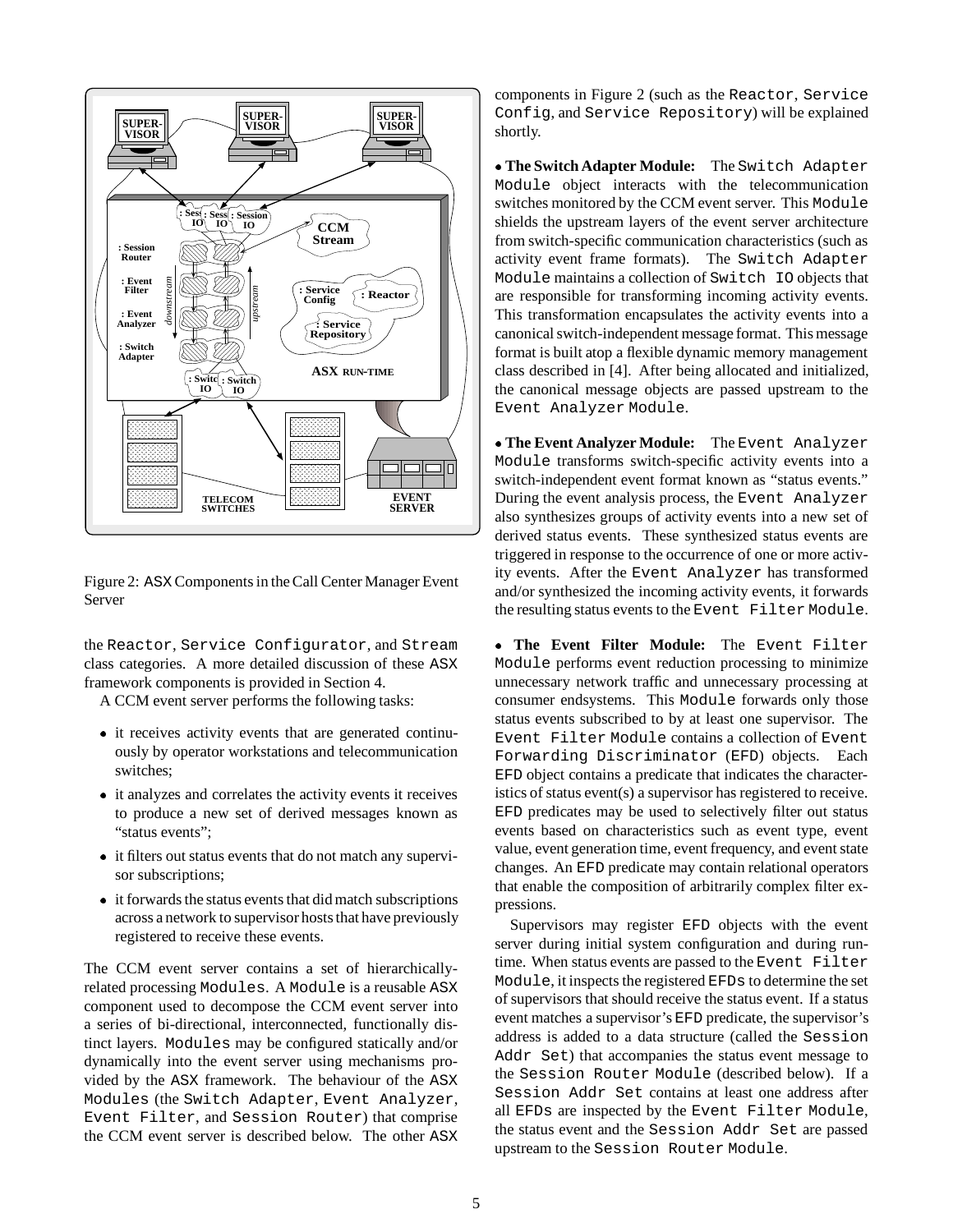**The Session Router Module:** The Session Router Module interacts with supervisors on remote hosts. It shields the downstream layers of the CCM event server architecture from non-portable details of the communication protocols used to communicate with supervisors. Supervisors connect to the event server by establishing a session with the Session Router Module. A unique Session IO object is created to manage each supervisor session. This Session IO object handles all the data transfer and control operations between the event server and a supervisor. After connecting to the event server, a supervisor subscribes to a set of status event(s). Subsequently, when the Session Router receives a message from the Event Filter Module, it automatically forwards the status event message to all supervisors addressed by the message's Session Addr Set.

In general, the use of ASX Modules encapsulates nonportable system mechanisms (such as communication protocols and the frame formats of activity and status events) behind abstract interfaces. This helps to improve the platform independence of the CCM system. For example, when the original PBX-based version of the CCM system was ported to a different central-office switch architecture, only the Event Analyzer and Switch Adapter portions of the event server were affected significantly.

Figure 2 illustrates several other ASX-based components. The Service Config object is a reusable component from the Service Configurator class category described in Section 4.3. The CCM event server uses the Service Config object to control the initial configuration, subsequent reconfiguration(s), and removal of Modules from the CCM Stream. The Reactor object is an event demultiplexer (described in Section 4.2). It dispatches incoming messages from supervisors, and activity events from switches, to the appropriate Session IO and Switch IO objects, respectively. These IO objects are implemented by inheriting from the Event Handler abstract base class (described in Section 4.2). The IO objects communicate with their peers across the network via the IPC SAP communication objects (described in Section 4.5).

Messages sent from supervisors to the event server are received by a Session IO object, passed downstream through the CCM Stream object, and handled by the appropriate Module (*e.g.,* EFD registrations are handled by the Event Filter Module). Likewise, incoming messages from switches are received by a Switch IO object and sent upstream starting at the Switch Adapter Module. As described in the following section, the Modules that comprise the CCM Stream object may be configured into the event server at installation-time by developers, as well as at run-time by system administrators or by system management tools.

### **3.4 CCM Event Server Configuration**

The ASX framework supports flexible configuration of processing Modules intothe CCM event server. To accomplish this, the ASX framework provides a configuration scripting language based upon dynamic linking mechanisms (the scripting language is described further in Section 4.3). For example, at installation-time the Service Config object uses the following configuration script to determine which services to dynamically link into the address space of the CCM event server:

```
# Configure a stream containing 4 Modules
stream CCM_Stream dynamic STREAM *
  /svcs/CCM_Stream.so:alloc()
{
  dynamic Switch_Adapter Module *
    /svcs/SA.so:alloc() "-p 2001"
  dynamic Event_Analyzer Module *
    /svcs/EA.so:alloc()
  dynamic Event_Filter Module *
    /svcs/EF-svr.so:alloc()
  dynamic Session_Router Module *
    /svcs/SR.so:alloc() "-p 2010"
}
```
This configuration script indicates the order in which the four event server Modules (Switch Adapter, Event Analyzer, Event Filter, and Session Router, respectively) are dynamically linked and pushed into the CCM Stream object.

During the installation of the event server, the Service Conf $i$  q object interprets this configuration script and carries out the directives described by each entry, as follows:

- . The Service Config interprets the dynamic directive as an instruction to dynamically link the shared object file (specified by a pathname ending in .so) into the address space of the CCM event server.
- The framework then extracts the alloc function from the newly linked shared object file and invokes it. This function allocates a pointer to an instance of the Module object contained within the shared object file.
- The framework then passes in any initialization parameters (appearing as string literals at the end of the line) to the initialization method of the Module. This method performsModule-specific initializationactivities (such as allocating data structures, establishing connections, or registering EFDs).
- Once the Module is initialized, the framework pushes it on to the stack of interconnected Modules that are being configured to form the CCM Stream.

Once all the Modules have been dynamically linked, initialized, and connected together, the application enters an event loop managed by the Reactor object. When events arrive, this event loop dispatches the appropriate methods of the Switch IO and Session IO objects to initiate the event service processing described in Section 3.3 above.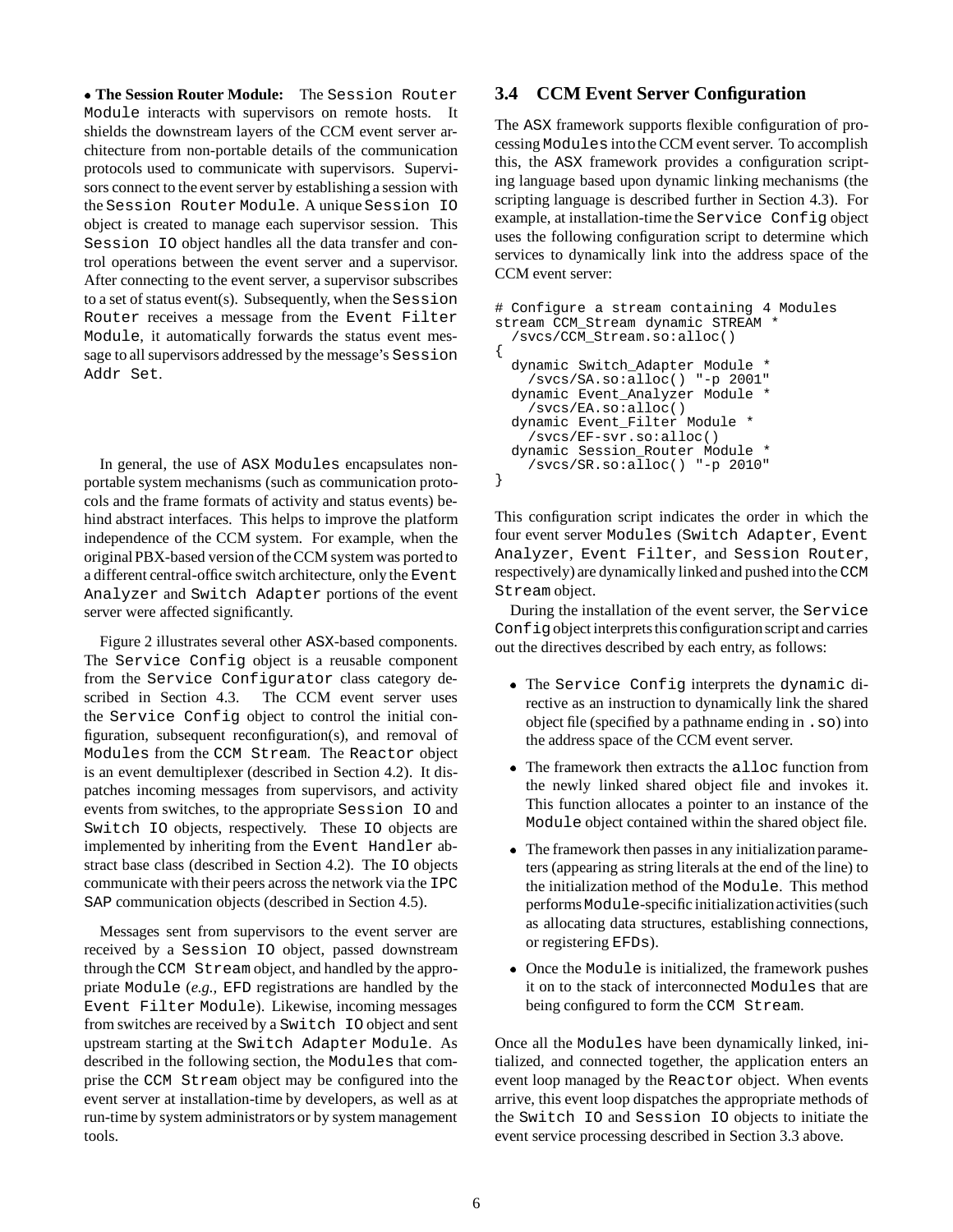### **3.5 CCM Event Server Reconfiguration**

This section motivates and illustrates how the dynamic reconfiguration mechanisms provided by the ASX framework are applied in the CCM system. This flexibility proved to be quite useful for the CCM project, where different OS/hardware platforms and different network characteristics necessitate different configurations of event servers and supervisor hosts. Two types of configurations occur most commonly:

- *Centralized Event Filter Processing* In certain environments, it is beneficial to centralize all the event filtering at the event server. This configuration is appropriate when the following conditions occur:
	- **–** an event server is installed on a high-performance platform (such as a multi-processor);
	- **–** the supervisor hosts are run on less powerful platforms (such as inexpensive PCs);
	- **–** a relatively low-bandwidth (or highly congested) network connects the event server to the supervisor hosts:
	- **–** few of the supervisors subscribe to most of the events
	- **–** the complexity and number of Event Forwarding Discriminators (EFDs) installed by supervisors does not cause a major performance bottleneck.

When these conditions occur, the network and the supervisor hosts at the edges of the CCM system are typically the processing bottleneck, rather than the event server. Therefore, a centralized event filtering architecture helps to off-load work from the edges of the CCM system.

- *Decentralized Event Filter Processing* In other environments, it is beneficial to decentralize event filtering by installing it on the supervisor hosts. This configuration is appropriate when the following conditions occur:
	- **–** the supervisor hosts are powerful workstationplatforms;
	- **–** the event server does not run on a considerably more powerful platform;
	- **–** a dedicated, high-speed network is available to connect the event server to the supervisor hosts;
	- **–** many of the supervisors subscribe to most of the events
	- **–** a large number of supervisors configure complex EFD objects into an event server.

When these conditions occur, the event server becomes a bottleneck and overall system performance is degraded, even though surplus processing capacity is available in the network and in the supervisor hosts.

Other more complex scenarios are also possible. For example, the network topology that interconnects operator groups, event servers, and supervisors may involve both local-area and wide-area networks.

The CCM Stream architecture depicted in Figure 2 is an example of a centralized event filter processing configuration. It performs all event analysis and event filter processing in the event server. However, this configuration may not be appropriate for certain CCM environments, for the reasons outlined above. To address this situation, Figure 3 illustrates how the stream configuration shown in Figure 2 may be modified to operate efficiently when event server processing constitutes the primary performance bottleneck. In this configuration, event filtering has been reconfigured into the supervisor hosts.

The following script dynamically reconfigures the Modules in the CCM system:

```
# Suspend execution of the stream
suspend CCM_Stream
# Remove Event_Filter Module from stream
stream CCM_Stream {
 remove Event_Filter
}
# Instruct all the remote Supervisors to
# dynamically configure an instance of the
# Event Filter Module into their streams
remote "-h all -p 911" {
 stream CCM_Stream {
   dynamic Event_Filter Module *
      /svcs/EF-cli.so:alloc()
 }
}
# Continue CCM stream processing
```
resume CCM\_Stream

This new script transfers the event filter processing functionality from the event server to the supervisor hosts using the following steps:

- The event server's CCM Stream object is suspended. This prevents it from processing events until the reconfiguration procedure is complete. Note that this scheme assumes the switch interface either buffers incoming events or exerts flow control backpressure on the switch during the reconfiguration period.
- The Event Filter Module is removed from the CCM Stream. This invokes a finalization method on the Module and dynamically unlinks the associated shared object file from the event server's address space.
- The Event Filter Module is then dynamically linked into streams installed on all the supervisor hosts. The "-h all" argument to the remote directive informs the Service Config object to execute the configuration directive on all the remote supervisor hosts.<sup>3</sup>
- The execution of the event server's CCM Stream is resumed.

 $3$ Note that this script assumes that the /svcs/EF-cli.so shared object file is accessible to all connected hosts via a network file system.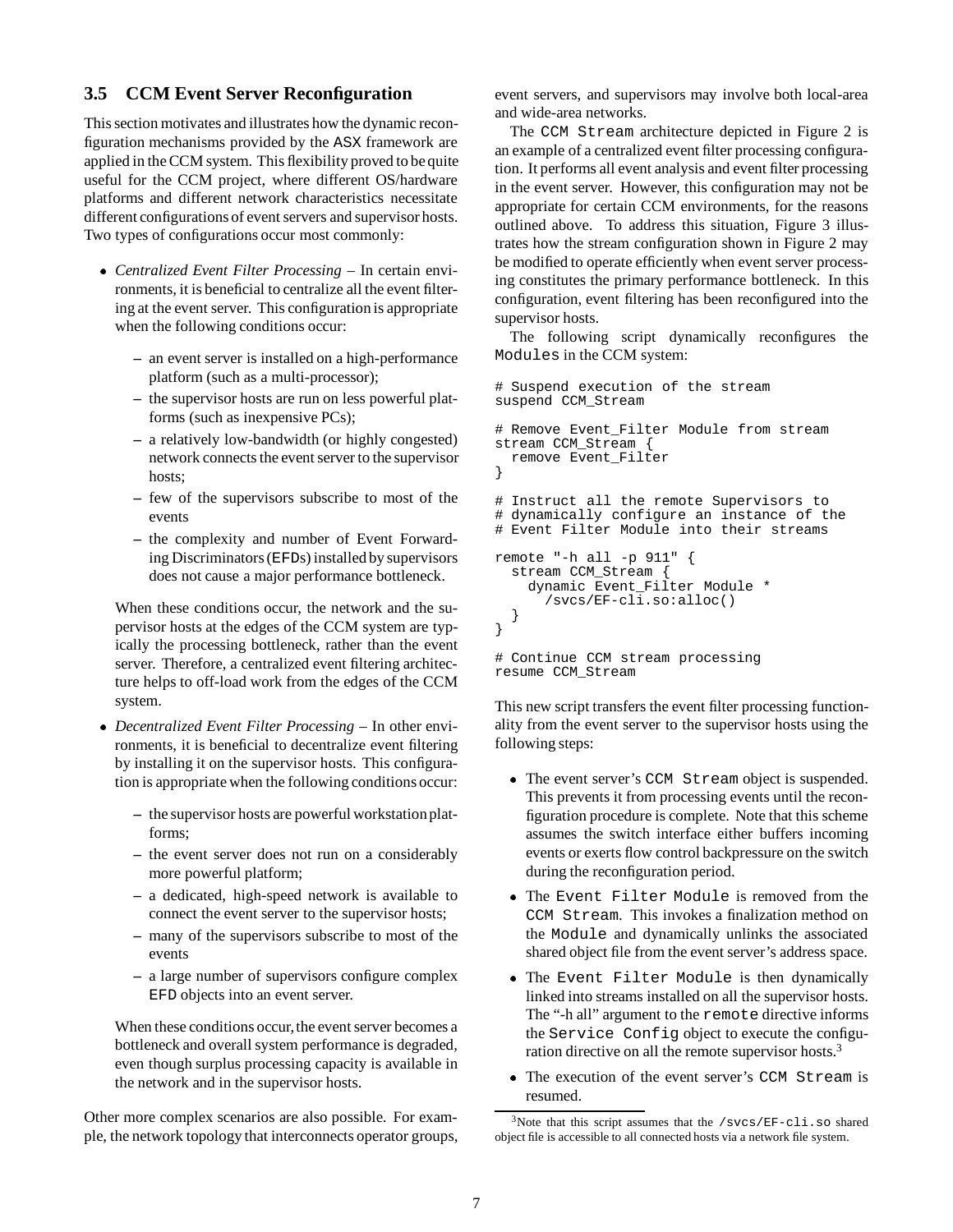



Figure 3: Reconfiguration of the Call Center Manager Event Server

Figure 4: Class Categories in the ASX Framework

The result of this reconfiguration is to distribute the event filter processing among all the supervisor hosts, rather than centralizing it at the event server. Moreover, when the Event Filter object in the EF-cli.so shared object file is dynamically linked into the supervisor hosts, its initialization method is automatically invoked by ASX. This method may be programmed to only configure EFDs that are relevant to the current supervisor host. In addition, by using the dynamic linking mechanisms supplied by the ASX framework, the CCM server need not be completely shutdown and restarted at run-time during this filter migration process.

# **4 The Object-Oriented Architecture of the** ASX **Framework**

The architecture of the ASX framework has been developed incrementally by generalizing from extensive design and implementation experience with a range of distributed systems. These systems include on-line transaction processing [5], telecommunication switch monitoring [11], and multi-processor-based communication subsystems [4]. After building several prototypes and iterating through a number of alternative designs, the class categories illustrated in Figure 4 were identified and implemented. A class category is a collection of components that collaborate to provide a set of related services [8]. An application may be configured by using object-oriented language features that specialize and compose the following ASX components:

 $\bullet$  The Stream class category – components in this class category are responsible for coordinating the *configuration* and run-time *execution* of a Stream, which is an object containing a set of hierarchically-related services (such as an event server in the Call Center Management system) defined by an application.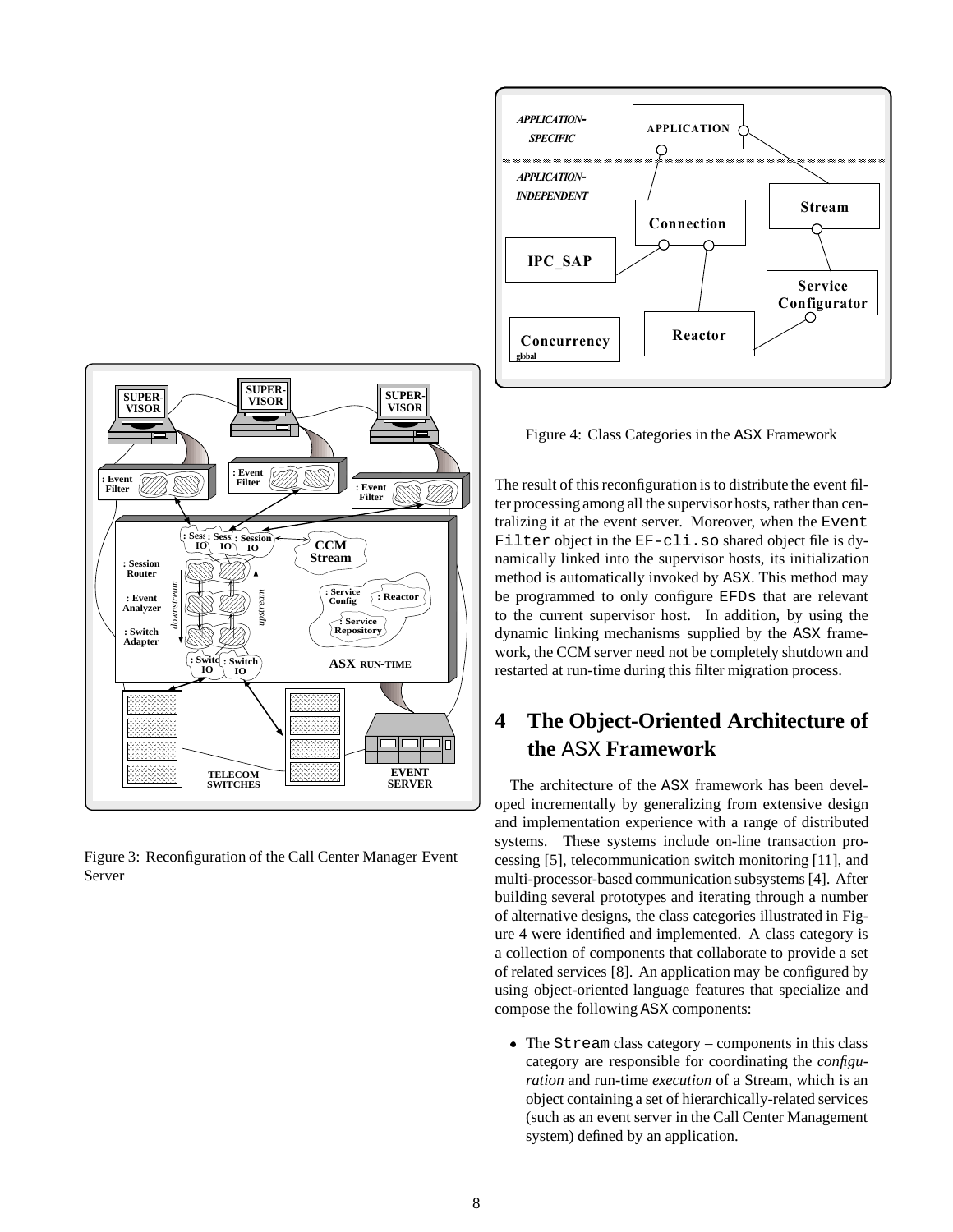- The Reactor class category components in this class category are responsible for *demultiplexing* and dispatching *event handlers* that are triggered concurrently by various types of events.
- $\bullet$  The Service Configurator class category components in this class category are responsible for *dynamically linking* or *dynamically unlinking* services into or out of the address space of an application at run-time.
- The Concurrency class category components in this class category are responsible for*spawning, executing, synchronizing*, and *gracefully terminating* services at run-time via one or more threads of control within one or more processes.
- $\bullet$  The IPC SAP class category components in this class category encapsulate standard OS local and remote *interprocess communication* (IPC) mechanisms (such as sockets and TLI) within a type-safe and portable objectoriented interface.

Lines connecting the class categories in Figure 4 indicate dependency relationships. For example, components that implement the application-specific services in an application depend on the Stream components, which in turn depend on the Service Configurator components. Components in the Concurrency class category are used throughout the application-specific and application-independent portions of the ASX framework. Therefore, they are marked with the **global** adornment.

This section examines the main components in each class category. Relationships between components in the ASX framework are illustrated throughout the paper using Booch notation [8]. Solid rectangles indicate class categories, which combine a number of related classes into a common name space. Solid clouds indicate objects; nesting indicates composition relationships between objects; and undirected edges indicate some type of link exists between two objects. Dashed clouds indicate classes; directed edges indicate inheritance relationships between classes; and an undirected edge with a small circle at one end indicates either a composition or uses relation between two classes.

#### **4.1 The Stream Class Category**

Components in the Stream class category are responsible for coordinating one or more Streams. A Stream is an object used to configure and execute application-specific services into the ASX run-time environment. For example, Figure 5 illustrates the Stream of Modules that comprise the CCM event server presented in Section 3.

Inheritance and object composition are used to link a series of application-specific Modules together to form a Stream. Modules are objects that developers use to decompose the architecture of an application into functionally distinct layers. For instance, the CCM event server is decomposed into four layers (the Switch Adapter, Event



Figure 5: Components in the Stream Class Category

Analyzer, Event Filter, and Session Router Modules). Each Module in a Stream implements a cluster of related application-specific functions (such as an end-toend transport service, a presentation layer formatting service, or an event filtering service for dynamic multi-point applications).

Module objects communicate by exchanging typed messages with adjacent Module objects in a Stream. Message passing overhead is minimized by passing a pointer to a message between two Modules rather than by copying the data. Modules may be joined together in essentially arbitrary configurations in order to satisfy application requirements and enhance component reuse. Moreover, Module objects may be configured into a Stream by developers at installation-time or by applications or administrators at run-time.

Every Module contains a pair of Task objects that partition a layer into its application-specific read-side and writeside processing functionality. A Task provides an abstract domain class that may be specialized to target a particular application-specific domain (such as the domain of communication subsystems [4] or the domain of distributed system management applications [11]). Likewise, a Module provides a flexible composition mechanism that allows instances of the application-specific Task domain classes to be configured dynamically into a Stream.

The ASX framework enables developers to incorporate application-specific functionalityinto a Stream without modifying the existing application-independent framework components. Incorporating a new layer of service functionality into a Stream involves the following steps:

- Inheriting from the Task interface and selectively overriding several methods (described below) in the Task subclass to implement application-specific functionality;
- Allocating a new Module that contains two instances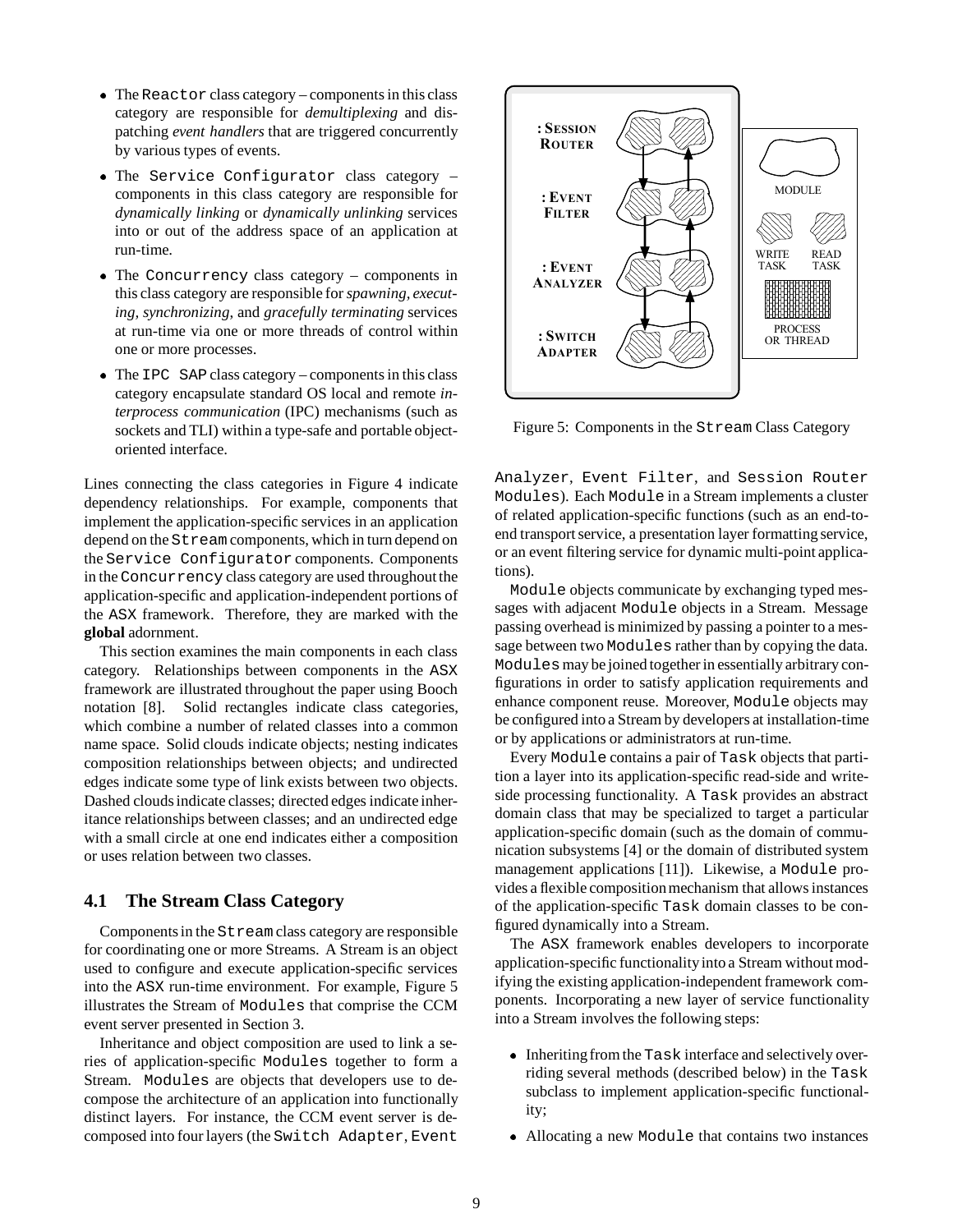

Figure 6: Components in the Reactor Class Category

(one for the read-side and one for the write-side) of the application-specific Task subclass;

• Inserting the Module into a Stream.

The Task abstract class<sup>4</sup> defines an interface that may be inherited and implemented by derived classes to provide application-specific functionalityfor read-side and write-side processing in a Module. One Task subclass handles readside processing for messages sent upstream to its Module layer; the other handles write-side processing messages sent downstream to its Module layer.

#### **4.2 The Reactor Class Category**

Components in the Reactor class category [5] are responsible for *demultiplexing* and dispatching *event handlers* that are triggered concurrently by various types of events. These events may be I/O-based events received on communication ports, time-based events generated by a timerdriven callout queue, or signal-based events. When these events occur at run-time, the Reactor dispatches the appropriate pre-registered handler(s) to process the events. The Reactor encapsulates and enhances the functionality of OS event demultiplexing mechanisms (such as the Windows NT WaitForMultipleObjects and the UNIX select

and poll system calls). These demultiplexing mechanisms detect the occurrence of different types of input and output events on one or more I/O descriptors simultaneously.

The Reactor is a container class whose methods provide a uniform interface to manage objects that implement various types of application-specific event handlers. Certain methods register, dispatch, and remove I/O descriptor-based and signal-based handler objects from the Reactor. Other methods schedule, cancel, and dispatch timer-based handler objects. As shown in Figure 6, these handler objects derive from the Event Handler abstract base class. This class specifies an interface for event registration and event handler dispatching. Subclasses of Event Handler may augment the base class interface by defining additional methods and data members. In addition, virtual methods in the Event Handler interface may be selectively overridden to implement application-specific functionality.

The CCM event server described in Section 3 uses the Reactor to monitor communication ports connected to switches and supervisor hosts. Each communication port is associated with an event handler. The Reactor typically waits in an event loop for control messages to arrive from supervisors or for activity events to arrive from switches and/or operator hosts. When events arrive, the Reactor automatically dispatches a method on the corresponding Session IO or Switch IO event handler. This handler then performs the appropriate application-specific processing in response to the event.

### **4.3 The Service Configurator Class Category**

Components in the Service Configurator class category are responsible for linking and/or unlinking services dynamically into or out of the address space of an application at run-time [9]. Dynamic linking is a lightweight mechanisms for configuring and reconfiguring application services. By using dynamic linking, it is often possible to reconfigure services without modifying, recompiling, relinking, and restarting an executing application.

The Service Configurator is used in the CCM event server to dynamically link and unlink Modules to and from a Stream, respectively. It also performs run-time control of Modules and Streams (such as temporarily suspending and resuming the CCM Stream during reconfiguration). The components of the Service Configurator discussed below include the the Service Object inheritance hierarchy (Figure  $7(1)$ ), the Service Repository class (Figure 7 (2)), and the Service Config class (Figure 7 (3)).

 **The Service Object Inheritance Hierarchy:** The Service Object class is the focal point of a multi-level hierarchy of types related by inheritance. The interfaces provided by the abstract classes in this type hierarchy may be selectively implemented by application-specific subclasses. By decoupling the application-specific portions of a handler object from the underlying Service Configurator

 $4$ An abstract class in C++ provides an interface that contains at least one *pure virtual method*. A pure virtual method provides only an interface declaration, without any accompanying definition. Subclasses of an abstract class must provide definitions for all its pure virtual methods before any objects of the class may be instantiated.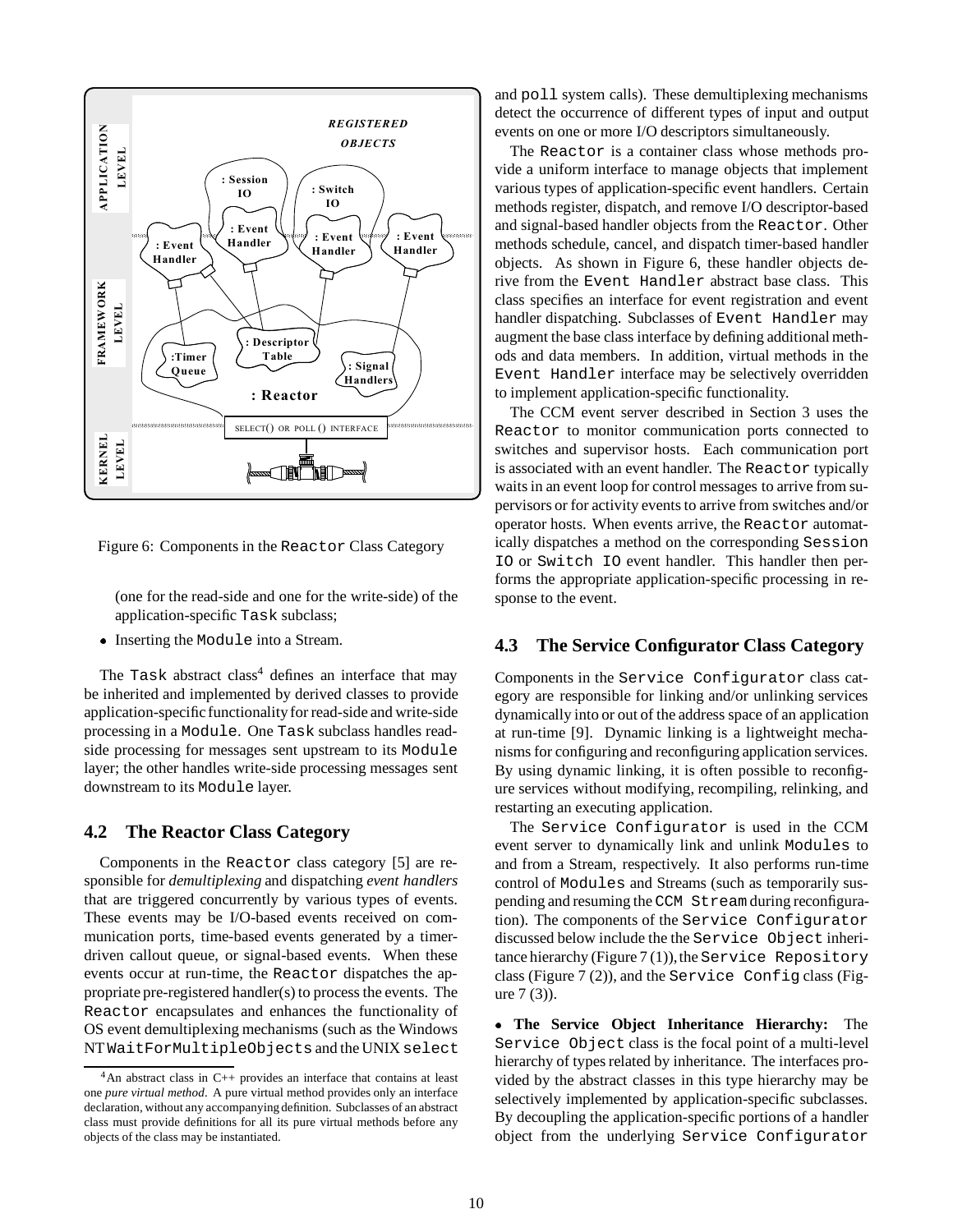

Figure 7: Components in the Service Configurator Class Category

mechanisms, the effort necessary to insert and remove services from an application at run-time is reduced significantly.

The Service Object inheritance hierarchy consists of the Event Handler and Shared Object abstract base classes, as well as the Service Object abstract derived class. The Event Handler class was described above in the Reactor Section 4.2. The Shared Object abstract base class specifies an interface for dynamically linking and unlinking objects into and out of an application's address space. This abstract base class exports pure virtual methods.

Pure virtual methods impose a contract between the reusable, application-independent components provided by the Service Configurator and application-specific objects that utilize these components. By using pure virtual methods, the Service Configurator ensures that a event handler implementation honors its obligation to provide certain configuration-related information. For example, in the CCM event server, this information is used by the Service Configurator to automatically link, initialize, identify, and unlink a service at run-time.

The Shared Object abstract base class is defined independently from the Event Handler class to clearly separate their two orthogonal sets of concerns. For example, certain applications (such as a compiler or text editor) might benefit from dynamic linking, though they might not require I/O descriptor-based, timer-based, signal-based event demultiplexing. Conversely, other applications (such as an ftp server) require event demultiplexing, but might not require dynamic linking.

Complex applications often require support for dynamic linking *and* event demultiplexing. For example, both these features are used to automate the dynamic configuration and reconfiguration of application-specific services in the CCM event server described in Section 3. Therefore, the Service

Configurator class category provides the Service Object abstract derived class, which combines interfaces inherited from both the Event Handler and the Shared Object abstract base classes.

Note that the Task class in the Stream class category (described in Section 4.1) is derived from the Service Object abstract derived class (illustrated in Figure 7 (1)). This enables hierarchically-related, application-specific Tasks (which are grouped together to form the Modules comprising an application Stream) to be linked and unlinked into and out of an application at run-time. The CCM event server uses these dynamic linking and unlinking mechanisms to interpret the (re)configuration script language described further below.

**• The Service Repository Class:** The ASX framework supports the configuration of applications that contain one or more Streams. Each Stream may have one or more interconnected application-specific Modules. To simplify run-time administration, the Service Repository class is used to individuallyand/or collectively control the Modules that comprise an application's currently active Streams.

The Service Repository is an object manager used by the ASX framework to coordinate local/remote operations on services offered by Streams in an application. A search structure within the object manager binds service names (represented as a string) with instances of composite Service Objects (represented as C++ object code). A service name uniquelyidentifies an instance of a Service Object stored in the repository.

Each entry in the Service Repository contains a pointer to the Service Object portion of an applicationspecific subclass (shown in Figure 7 (2)). This enables the Service Configurator classes to automatically load, enable, suspend, resume, or unload Service Objects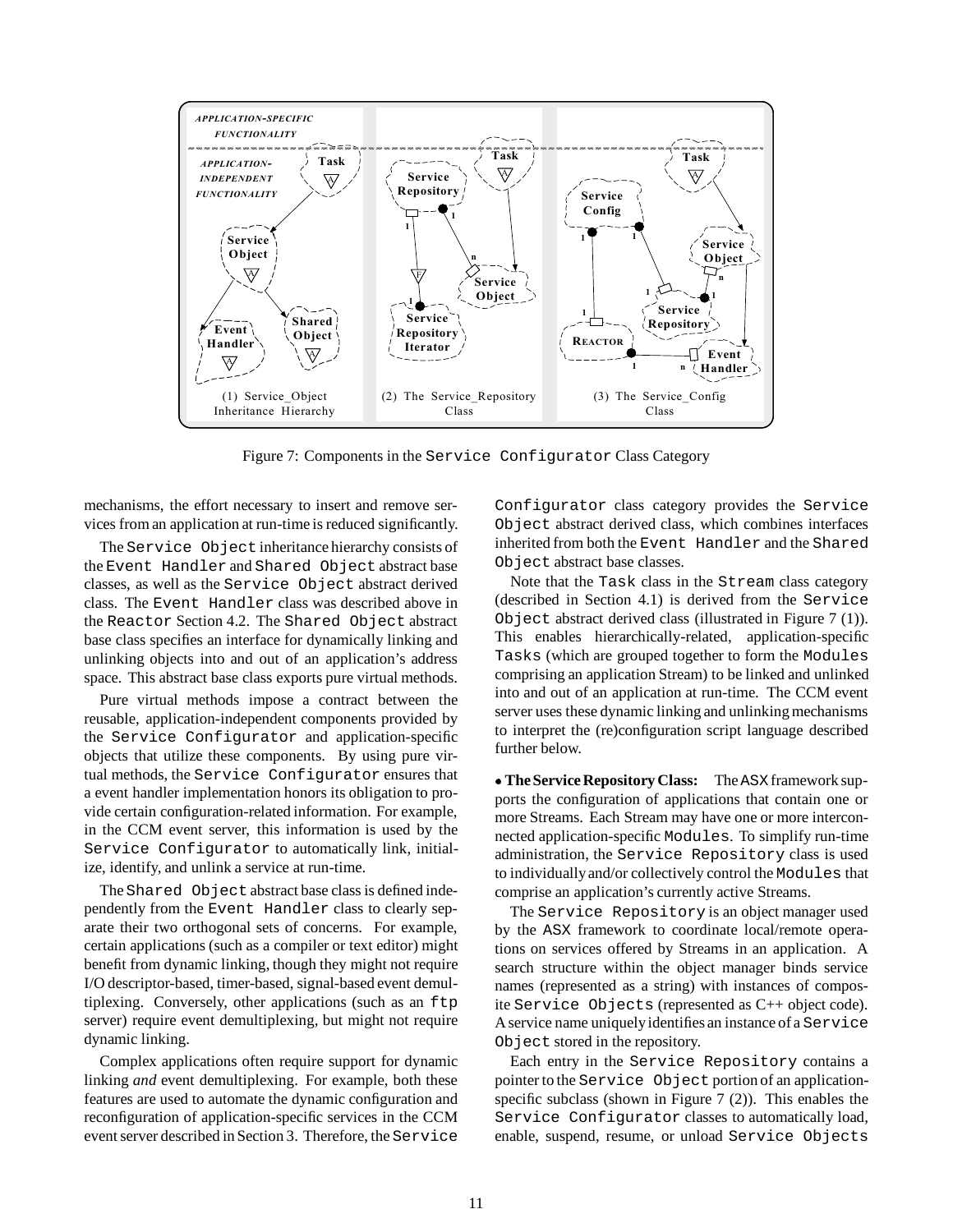from a Stream dynamically. The repository also maintains a handle to the underlying shared object file for each dynamically linked Service Object. This handle is used to unlink and unload a Service Object from a running application when its service is no longer required. An iterator class is also supplied along with the Service Repository. This class may be used to visit every Service Object in the repository without compromising data encapsulation.

 **The Service Config Class:** the Service Config class illustrated in Figure 7 (3) is the focal point of the Service Configurator class category. It integrates the other ASX framework components (such as the Service Repository, the Service Object inheritance hierarchy, and the Reactor). Applications use the Service Config class to automate the static and/or dynamic configuration of hierarchically-related Modules to form one or more Streams. A configuration file (known as svc.conf) is used to guide the configuration and reconfiguration activities of a Service Config object. This configuration file is specified using a scripting language. Several examples of the svc.conf files used to configure and reconfigure services in the CCM event server are presented in Sections 3.4 and 3.5.

The svc.confile may be used to configure one or more Streams into an application. Each entry in the file begins with a directive (such as dynamic, remove, suspend, or resume) that specifies which configuration activity to perform. Each entry also contains attributes that identify the location of the shared object file for each dynamically linked service, as well as any parameters required to initialize a service when it is linked at run-time.

By consolidating service attributes and initialization parameters into a single configuration file, the installation and administration of the services in an application is simplified. In addition, the svc.conf file helps to decouple the structure of an application from the behaviour of its services. This decoupling separates the application-independent configuration and reconfiguration of mechanisms provided by the framework from the application-specific attributes and parameters specified in the svc.conf file.

Figure 8 illustrates a state transition diagram depicting the Service Config and Reactor methods that are invoked in response to events occurring during service configuration, execution, and reconfiguration. For example, when the CONFIGURE and RECONFIGURE events occur, the process directives method of the Service Config class is called to interpret the svc.conf file associated with the application. The contents of a svc.conf file dictate the content of Streams that are configured into an application. This file is initially interpreted when a new instance of a daemon is configured. The file is interpreted again whenever a daemon reconfiguration is triggered upon receipt of a pre-designated external event (such as the UNIX SIGHUP signal).



Figure 8: State Transition Diagram for Service Configuration, Execution, and Reconfiguration

#### **4.4 The Concurrency Class Category**

Components in the ASX Concurrency class category are responsible for spawning, executing, synchronizing, and gracefully terminating services at run-time via one or more threads of control within one or more processes [4]. The following section discusses the Synch and Thread Manager classes in the Concurrency class category.

 **The Synch Classes:** The Synch classes provide typesafe object-oriented interfaces for two types of synchronization mechanisms: Mutex and Condition objects [10]. Applications use Mutex objects to ensure the integrity of shared resources that may be accessed concurrently by multiple threads of control. A Condition object allows one or more cooperating threads to suspend their execution until a condition expression involving shared data attains a particular state. The ASX framework also provides a collection of more sophisticated concurrency control mechanisms (such as Monitors, Readers Writer locks, and recursive Mutex objects) that build upon the Mutex and Condition synchronization mechanisms.

 **The Thread Manager Class:** The Thread Manager class contains a set of mechanisms that manipulate multiple threads of control atomically. Typically, these threads of control collaborate to implement collective actions (such as rendering different portions of a large image in parallel). The Thread Manager class also shields applications from non-portable incompatibilities between different flavors of multi-threading mechanisms (such as POSIX threads, MACH cthreads, Solaris threads, and Windows NT threads).

The Thread Manager class provides methods that suspend and resume a set of collaborating threads of control atomically. This feature is useful for applications that execute multiple tasks or process multiple messages in parallel.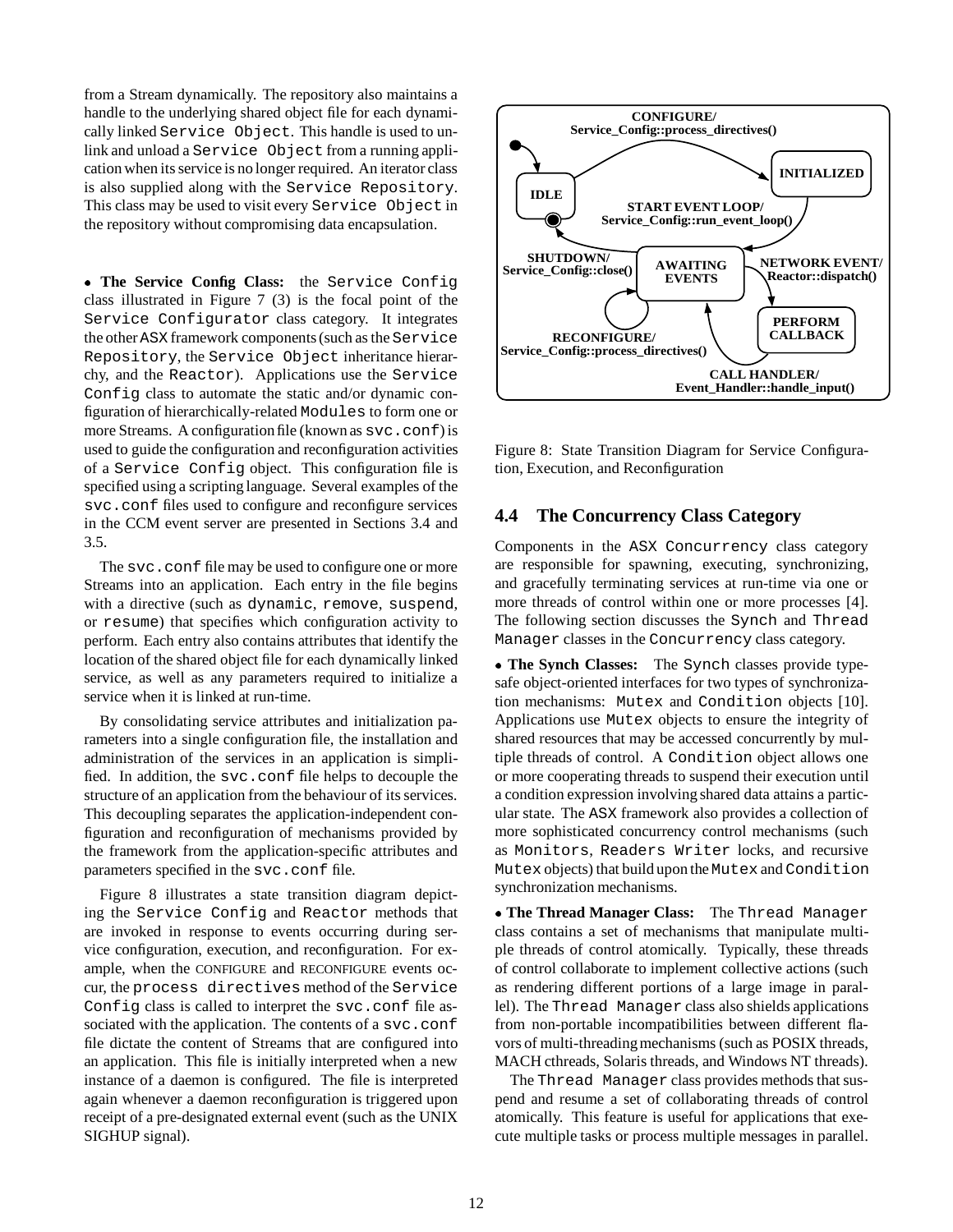For example, a CCM event server Stream is composed of Modules that execute in separate threads of control and collaborate by passing messages between threads. It is important to ensure that all Tasks in the Stream are completely interconnected before allowing messages to flow through the Stream. The mechanisms in the Thread Manager class allow these initialization activities to execute atomically.

### **4.5 The IPC SAP Class Category**

Components in the IPC SAP class category encapsulate standard OS local and remote IPC mechanisms (such as sockets and TLI) within a type-safe and portable object-oriented interface [3]. The IPC SAP class category is organized as a forest of class categories that are rooted at the IPC SAP base class. These class categories includes SOCK SAP (which encapsulates the socket interface), TLI SAP (which encapsulates the System V UNIX Transport Layer Interface (TLI)), SPIPE SAP (which encapsulates the UNIX SVR4 STREAM pipe interface), and FIFO SAP (which encapsulates the UNIX named pipe interface).

Each class category in IPC SAP is organized as an inheritance hierarchy where every subclass provides a well-defined subset of local or remote communication mechanisms. Together, the subclasses within a hierarchy comprise the overall functionalityof a particular communication abstraction (such as the Internet-domain or UNIX-domain protocol families). Inheritance-based hierarchical decomposition enhances the reuse of code that is common among the various IPC SAP class categories.

# **5 Related Work**

Various strategies and tactics for developing flexible distributed system software have emerged in several domains. One approach (used by distributed application frameworks such as Regis [12] and Polylith [6]) represents application state attributes as abstract data types to facilitate service configuration and reconfiguration.

Another approach (used by daemon management frameworks such as inetd and listen in System V Release 4 UNIX [13]) provides mechanisms for automating tedious and error-prone activities associated with configuring and reconfiguring network daemons. These mechanisms automate service initialization, reduce the consumption of OS resources by spawning event handlers "on-demand," allow daemon services to be updated without modifying existing source code, and consolidate the administration of network services via uniform configuration management operations.

Yet another approach (used by the *x*-kernel [2] and System V STREAMS [14]) configures network software flexibly by interconnecting building-block protocol and service components. These frameworks encourage the development of standard communication-related components by decoupling application-specific processing functionality from the application-independent communication framework infrastructure.

The existing frameworks outlined above have proven to be useful in practice. However, these frameworks were developed without adequate consideration of object-oriented techniques (such as class-based encapsulation, inheritance, dynamic binding, and parameterized types) and OS mechanisms (such as dynamic linking and lightweight processes) that are provided by operating systems (such as SVR4 UNIX, Windows NT, and OS/2). This deters fine-grain component reuse and introduces unnecessary performance overhead that discourages developers from fully exploiting the benefits of flexible software configuration techniques.

For example, the standard version of inetd is written in C and its implementation is characterized by a proliferation of global variables, a lack of information hiding, and an algorithmic decomposition that precludes fine-grained reuse of its internal components. More importantly, existing frameworks do not provide automated support for (1) dynamically linking services into an application's address space at runtime and (2) executing these services in parallel via one or more lightweight processes [10]. Instead, these frameworks typically configure and reconfigure application services by spawning heavyweight processes and connecting these processes via heavyweight IPC mechanisms (such as pipes and sockets).

The ASX framework extends related work by providing object-oriented components that decouple applicationspecific service functionality from the following structural and behavioural characteristics of parallel and distributed software systems:

- The use of dynamic linking, which facilitates the configuration of fine-grained objects into applications with minimal run-time overhead [9];
- The type of locking mechanisms used to synchronize access to shared objects;
- The use of kernel-level and user-level execution agents;
- The use of message-based and task-based process architectures [4].

# **6 Concluding Remarks**

The ASX framework provides an integrated collection of object-oriented components. These components support the static and dynamic configuration of modular services into distributed applications. Component reuse is enhanced in the ASX framework by separating the higher-level applicationspecific policies (such as the CCM event analyzer and event filtering mechanisms) from the lower-level applicationindependent mechanisms (such as the choice of mechanisms for network communication, event demultiplexing and event handler dispatching, and process or thread concurrency control strategies). In addition, ASX uses dynamic binding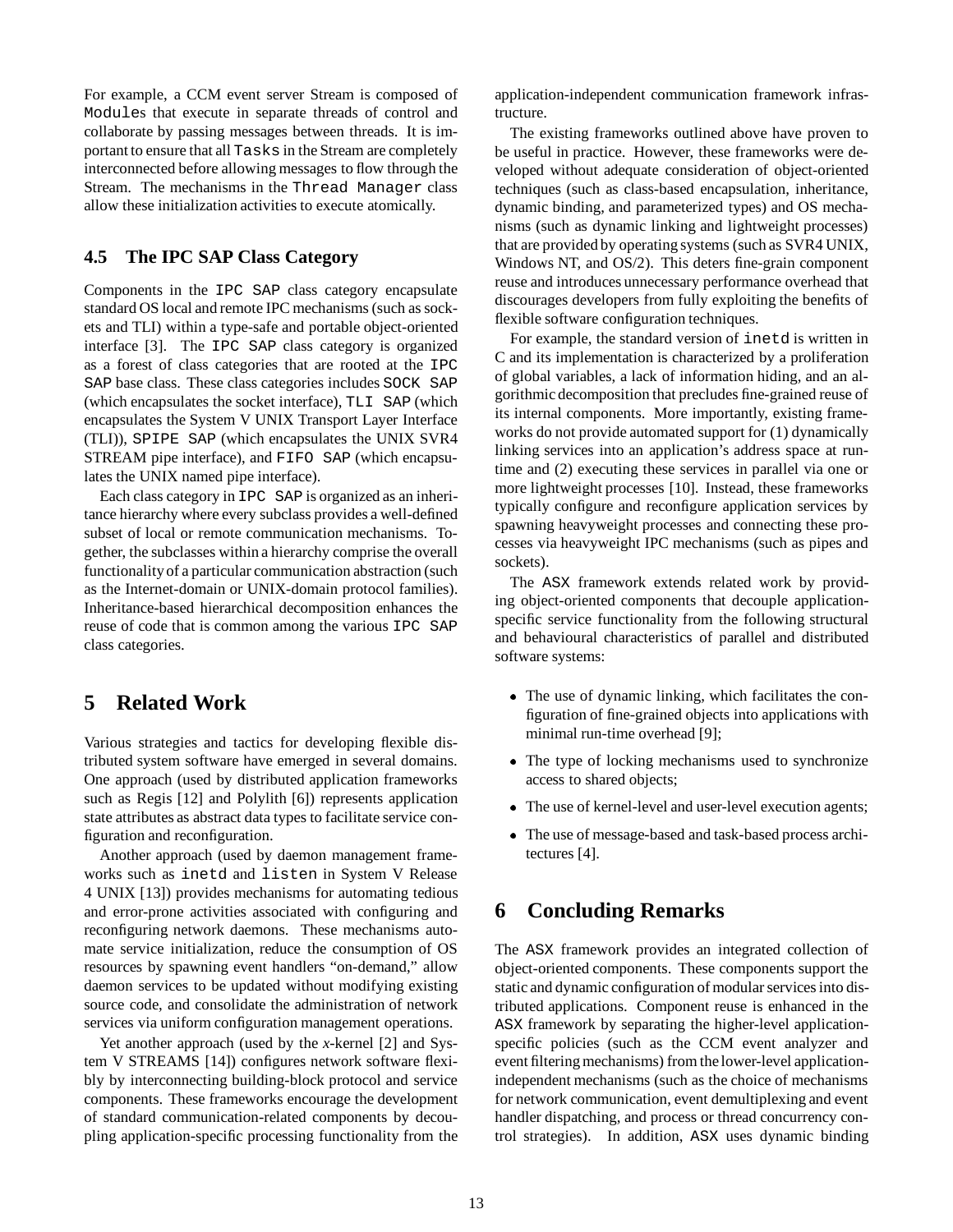and dynamic linking to improve flexibility and extensibility. These mechanisms facilitate the development of applications that may be extended without modifying, recompiling, relinking, or restarting an existing application at run-time [9].

We are currently evaluating the CCM distributed architecture described in Section 3 to determine techniques for improving event server performance. One technique involves optimizing event filtering by merging multiple filter expressions together using a trie data structure. This technique is similar to optimizing packet filters that monitor network traffic on an Ethernet [15]. The use of a trie reduces the amount of time required to process  $M$  messages of size  $L$  through  $N$ event filters from  $O(M \times L \times N)$  to  $O(M \times L)$ .

Another strategy for improving performance involves parallelizing the CCM event server. The goal is to minimize the overhead of parallel processing (such as data movement, context switching, scheduling, and synchronization). The Stream and Concurrency class categories (described in Sections 4.1 and 4.4) facilitate flexible binding of threads onto either Modules or events in order to parallelize performance [4].

We are also investigating service migration policies to formulate guidelines that ensure the dynamic reconfiguration of the event server does not corrupt or disrupt active services. For instance, the EFDs in the CCM event server described in Section 3 do not maintain much context independent information. Therefore, the effort necessary to migrate them is minimized since extensive state manipulations are not required. To reconfigure other types of services (such as the Event Analyzer Module), however, requires more costly state preservation and restoration procedures. A more ambitious long-term project involves using the ASX mechanisms to experiment with service migration policies that relocate services dynamically to reduce overall system workload at run-time.

Components in the ASX framework are currently being used in a number of large-scale distributed systems including the AT&T Q.port ATM signaling software product, the network management portion of the Motorola IRID-IUM global personal communications system, and a family of telecommunication switch management systems developed at Ericsson/GE Mobile Communications. In addition, the ASX framework has being used in the ADAP-TIVE Communication Environment (ACE) [16]. ACE facilitates experimentation with various aspects of communication subsystems (such as flexible process architectures for multi-processor-based communication protocol stacks [4] and adaptive protocol reconfiguration techniques [16]) and distributed applications (such as extensible frameworks for concurrent event demultiplexing [5]). A freely available subset of the ASX framework described in this paper may be obtained via anonymous ftp from ics.uci.edu in the files gnu/C++ wrappers.tar.Z and gnu/C++ wrappers doc.tar.Z.

## **Acknowledgements**

We would like to thank to Paul Stephenson of Ericsson/GE Mobile Communications for helping to refine many of the object-oriented components described in this paper. We would also like to thank the anonymous reviewers for their suggestions that improved the structure and content of this paper.

## **References**

- [1] E. Gamma, R. Helm, R. Johnson, and J. Vlissides, *Design Patterns: Elements of Reusable Object-Oriented Software*. Reading, MA: Addison-Wesley, 1994.
- [2] N. C. Hutchinson and L. L. Peterson, "The *x*-kernel: An Architecture for Implementing Network Protocols," *IEEE Transactions on Software Engineering*, vol. 17, pp. 64–76, January 1991.
- [3] D. C. Schmidt, "IPC\_SAP: An Object-Oriented Interface to Interprocess Communication Services," *C++ Report*, vol. 4, November/December 1992.
- [4] D. C. Schmidt and T. Suda, "Measuring the Impact of Alternative Parallel Process Architectures on Communication Subsystem Performance," in *Proceedings of the* 4th *International Workshop on Protocols for High-Speed Networks*,(Vancouver, British Columbia), pp. 103–118, IFIP/IEEE, August 1994.
- [5] D. C. Schmidt, "Reactor: An Object Behavioral Pattern for Concurrent Event Demultiplexing and Event Handler Dispatching," in *Pattern Languages of Program Design* (J. O. Coplien and D. C. Schmidt, eds.), Reading, MA: Addison-Wesley, 1995.
- [6] J. M. Purtilo, "The Polylith Software Toolbus," *ACM Transactions on Programming Languages and Systems*, To appear 1994.
- [7] D. Batory and S. W. O'Malley, "The Design and Implementation of Hierarchical Software Systems Using Reusable Components," *ACM Transactions on Software Engineering and Methodology*, vol. 1, pp. 355–398, Oct. 1992.
- [8] G. Booch, *Object Oriented Analysis and Design with Applications (*2nd *Edition)*. Redwood City, California: Benjamin/Cummings, 1993.
- [9] D. C. Schmidt and T. Suda, "The Service Configurator Framework: An Extensible Architecture for Dynamically Configuring Concurrent, Multi-Service Network Daemons," in *Proceedings of the Second International Workshop on Configurable Distributed Systems*, (Pittsburgh, PA), pp. 190–201, IEEE, Mar. 1994.
- [10] J. Eykholt, S. Kleiman, S. Barton, R. Faulkner, A. Shivalingiah, M. Smith, D. Stein, J. Voll, M. Weeks, and D. Williams, "Beyond Multiprocessing... Multithreading the SunOS Kernel," in *Proceedingsof the Summer USENIX Conference*,(San Antonio, Texas), June 1992.
- [11] D. C. Schmidt and T. Suda, "Experiences with an Object-Oriented Architecture for Developing Extensible Distributed System ManagementSoftware," in *Proceedingsof the Conference on Global Communications (GLOBECOM)*, (San Francisco, CA), pp. 500–506, IEEE, November/December 1994.